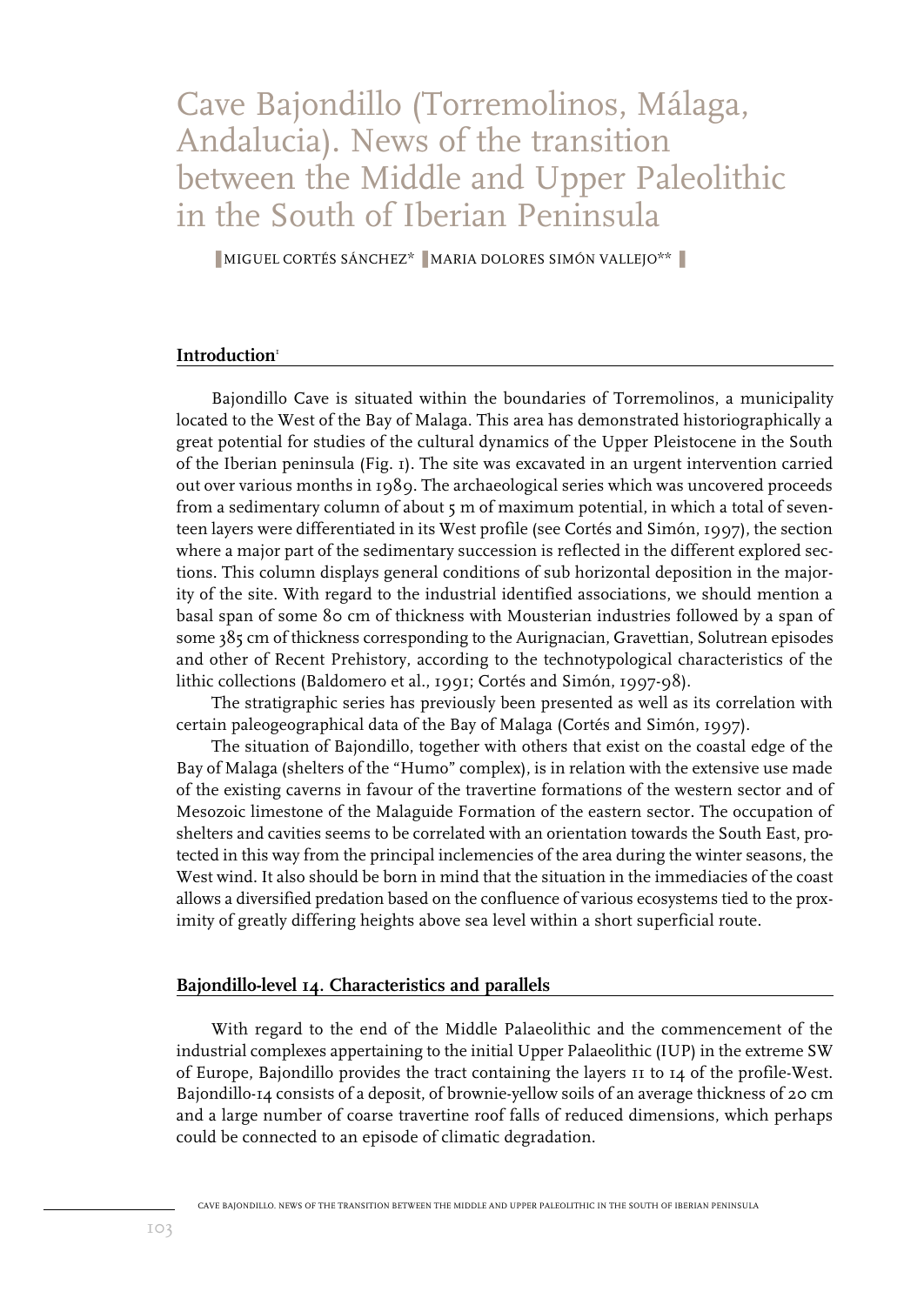

FIG. 1 – Bay of Malaga. Map of Middle and Upper Paleolithic sites.

The recuperated lithic component marks a clear inflection with the internal dynamics of the underlying ensembles and clear differences with the collections on top of this layer.

Amongst the raw materials used within the process of the various operative lithic chains, flint is the most common. Marginally we may note the use of quartzite, quartz... that, together, does not reach amounts over 10% (Fig. 2). The raw material procurement of abiotic resources in this level is mainly associated with the collection of outcrops in secondary positions, possibility associated with coastal or fluvial deposits.

The schemas of production of these abiotic resources are obtained according to norms where the Levallois "récurrent" centripetal method is frequent (Fig. 6). Amongst the extracted supports of relevance is the flat butt, even though for the modification of utensils faceted ones are preferred. As well we have at our disposal a good join of corticals examples (Fig. 2).

In the typological section (Fig. 3-4), always in essential indexes (Fig. 2), we have a very low Group II (IR<15%), characterised by the loss of diversity with regard to the underlying ensembles and the increase of the marginal. The Group-III displays, throughout the Bajondillo's Mousterian series, a gentle but continuous rise which, in the case we are dealing with, approximates 10%, with a IB>IG. One fact must be born in mind, throughout out the whole UP section of the site, the burins are only surpassed by end-scrapers in level 11 (Aurignacian) (Cortés and Simón, 1997). This tonic is maintained in the Mousterian packet, maintaining in addition an IP>IG proportion.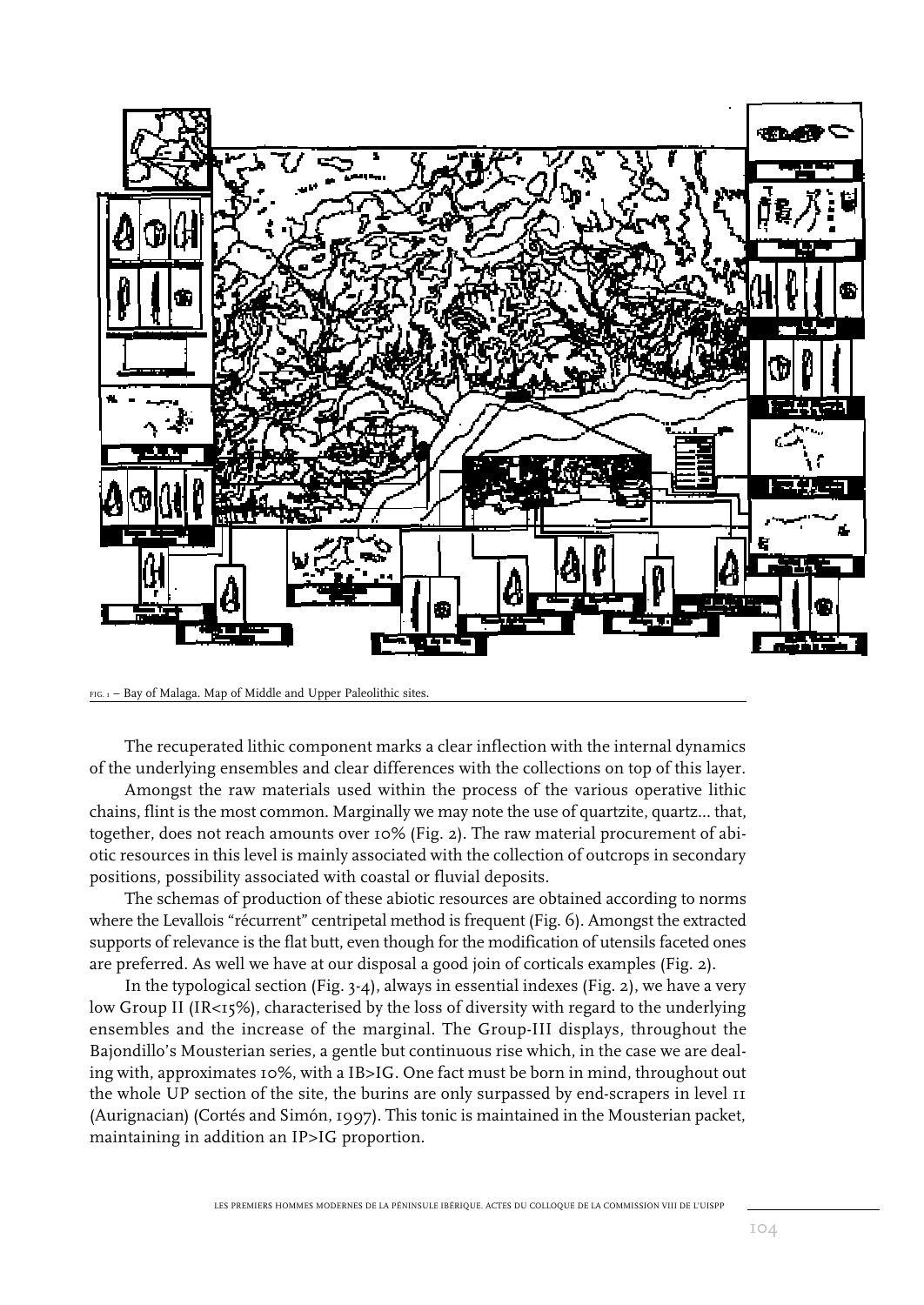

## Types of butts. Unretouched (UF) and retouched flakes (RF)

Principal typological groups



FIG. 2 - Bajondillo layer 14. Raw materials. Types of butts. Principal typological groups.

Whilst the denticulate obtain on their own levels in excess of 14,9%, the lm-d exceeds slightly 39,4% of the material retouched. We should also mention the use of the blunt edges of natural backed knifes and *éclats débordants*, as would indicate the numerous marks visible on their edges.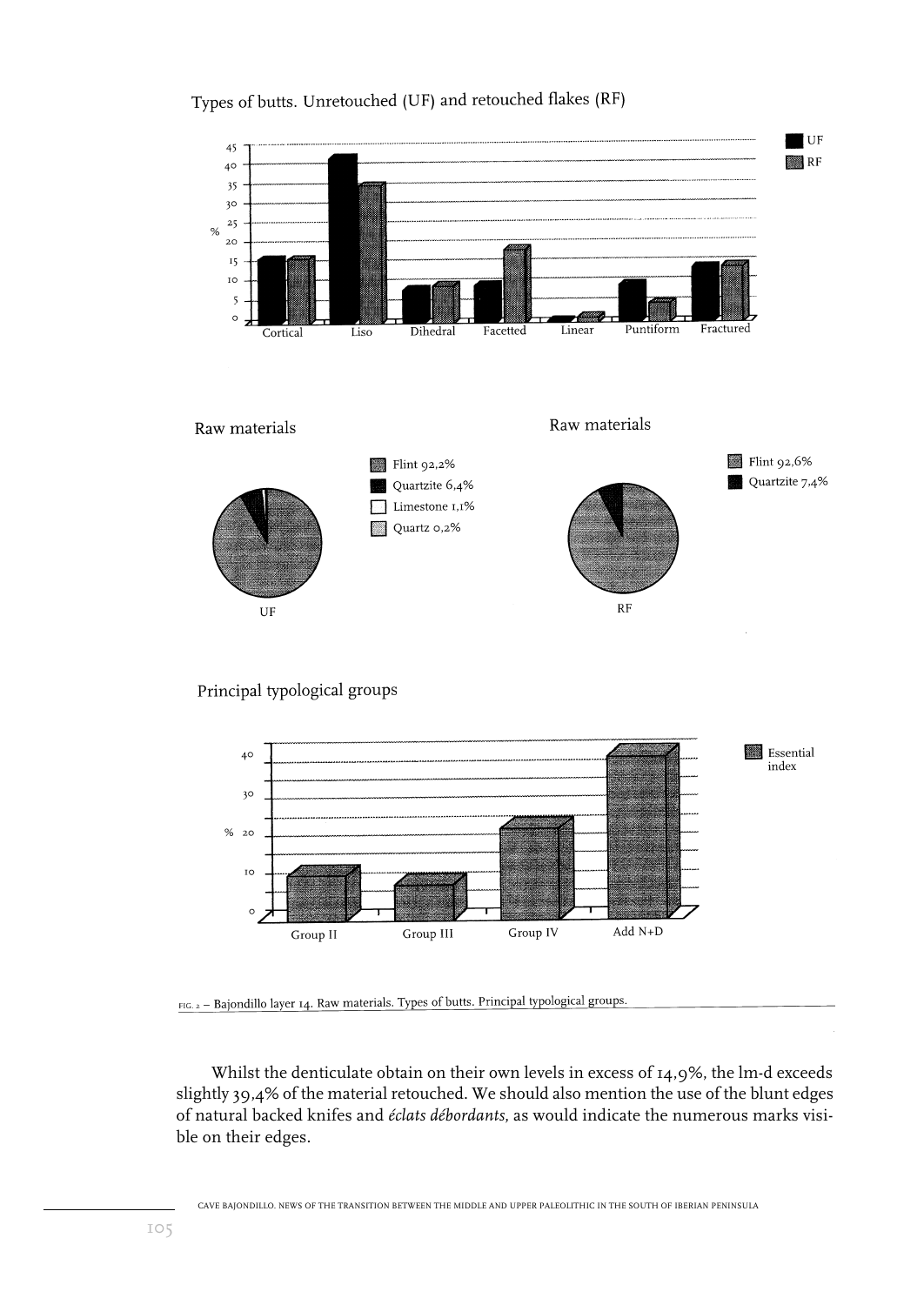

LES PREMIERS HOMMES MODERNES DE LA PÉNINSULE IBÉRIQUE. ACTES DU COLLOQUE DE LA COMMISSION VIII DE L'UISPP

106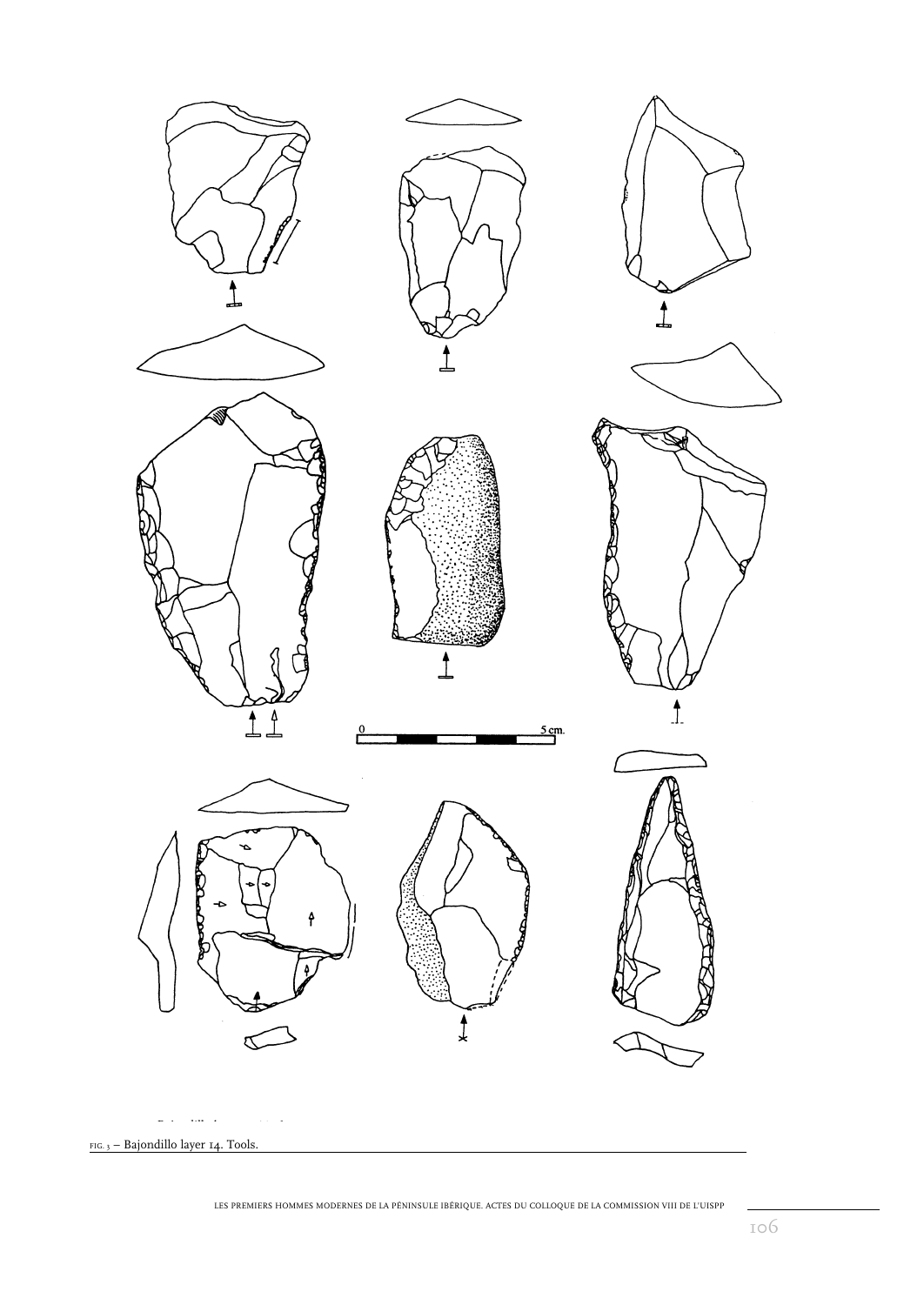

 $FIG. 4 - Bajondillo layer 14. Tools in flint, with an exception in quartzite (Q).$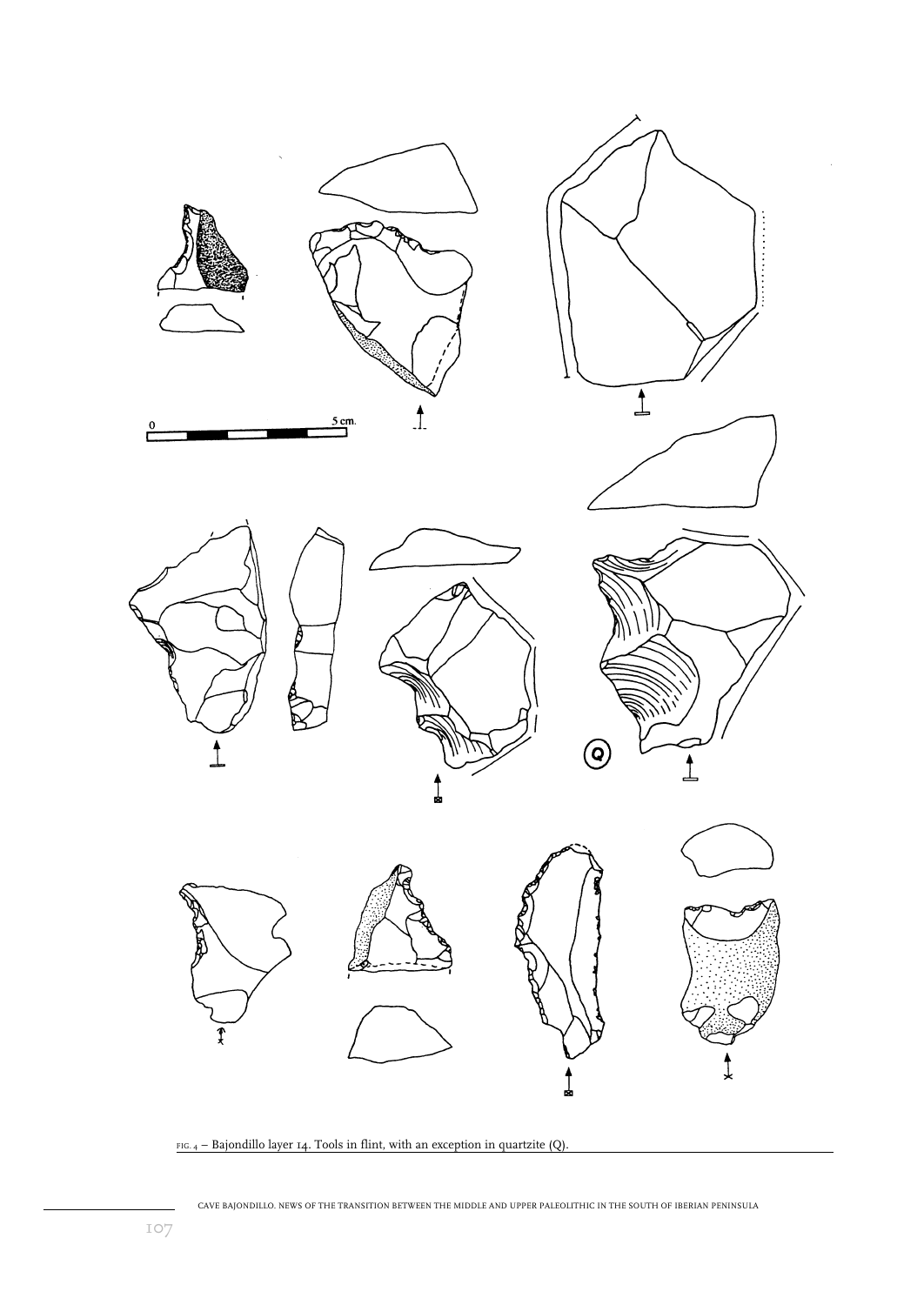Following this line of thought, Bajondillo/ $14$  together with Carigüela V-1 (Vega, 1988, 1990; Vega et al., 1988) each would constitute Mousterian levels clearly assimilable to a facies rich in denticulate. With regard to the chronological situation we reckon as probable that both are agree. In this sense, in the context of Western Europe, the Group-IV launch, within the technocomplexes of the Middle Palaeolithic, seem to be related with ancient of the Lower Würmiense Pleniglaciar or with the Hengelo's Period/ Commencements of the conventional Würm III, example followed as well by the Mousterian sites of the Valencian Country (Villaverde, 1995). If we add to this: the existence in Bajondillo/12-11 of aurignacian industries (*Cif. infra*), the own general characteristics of the sequence of the Bajondillo's Middle Palaeolithic... it seems in a first instance coherent to situate level 14 in an advanced episode (perhaps Würm-III), in this way, apart from Carigüela, would find parallels of Bajondillo/14's industrial ensemble in:

- Neneito (Alicante) (Iturbe et al., 1993). Station whose Mousterian series has a ceiling closed by a collection enriched with notches and denticulate and especially with the unit D-2.
- Petxina (Valencia), superficial and 2 level (Villaverde, 1984). Because of the decrease of various indexes (Levallois technical, facetted, typological Levallois) the retrocession of scrapers and the increase of notches-denticulate.

Without exhausting the join of ensembles positioned in moments of the Great interpleniglacial-Upper Würmian Pleniglaciar indexes, with low IR and elevated Group-III y IV we will quote: Romaní (Barcelona); Gabasa-a+c (Huesca)... (Cf. L.A.U.R.V., 1996; Utrilla and Montes, 1989...).

Leaving aside for another occasion the technotypological characteristics of level 13, we have following on the ensemble Bajondillo/II-12. This latter was individualised in excavation, only in the surroundings of the Central-South area of the shelter rock and as much for its characteristics as its associated industrial ensemble, it seems to indicate more a particular area within the overlying level rather than a sedimentary entity in its own right.

#### **Bajondillo level 11 and the "Aurignacian" in the South of the Iberian Peninsula**

Bajondillo/11 supposes a radical change with regard to the series pertaining to the Middle Palaeolithic by the generalisation of blade technology evidence and the appearance of implements appertaining to the Upper Palaeolithic (end-scrapers, burins...) (Fig. 5 and 7).

With regard to the typological panoply of this stratum  $II-I2$ , we have an IG>IB. Amongst the end-scrapers we find carinate end-scraper and nosed end-scrapers (Fig. 5). Special mention should be made to examples made from a base of cortical flakes with strong similarities to advanced moments of the Aurignacian of the Mediterranean Iberian peninsula.

It should also be noted that the manufacture of small bladelets, some of which display a sinuous profile.

An important point to bear in mind with regard to the transit of the Middle Leptolithic Palaeolithic industries in the Iberian Peninsula would be the noticeable delayed North-South gradient (based on the obtained sedimentary climatic and numerical chronological evidence) based on various Mousterian sites inserted within the Würm III: Cova Negra, Beneito, Carigüela, Zafarraya... (Fumanal and Villaverde, 1988; Villaverde and Fumanal, 1990; Iturbe et al., 1993; Fumanal, 1995; Vega et al.*,* 1988; Barroso and Hublin, 1994;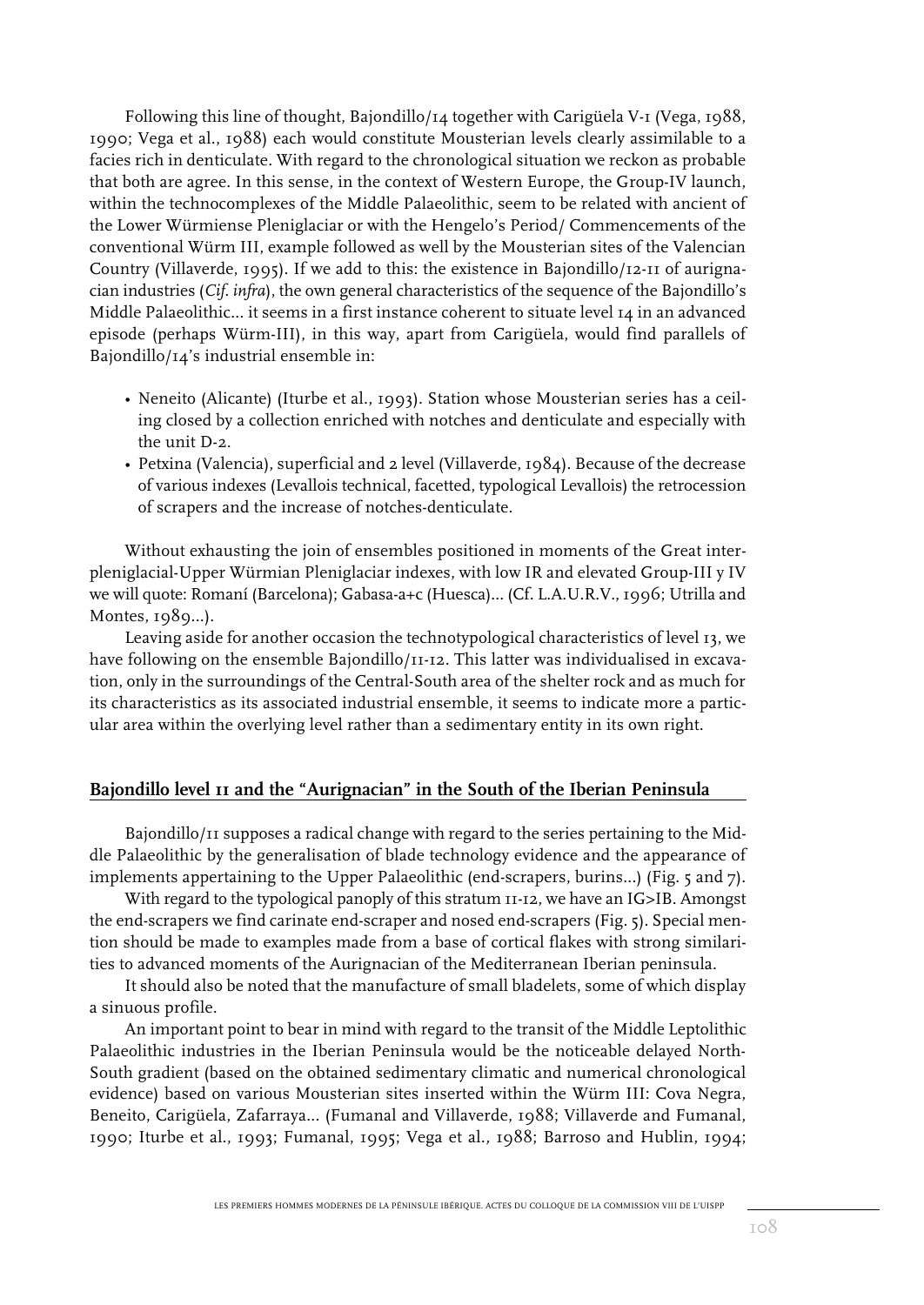

FIG. 5 – Bajondillo layers 12-11. Tools.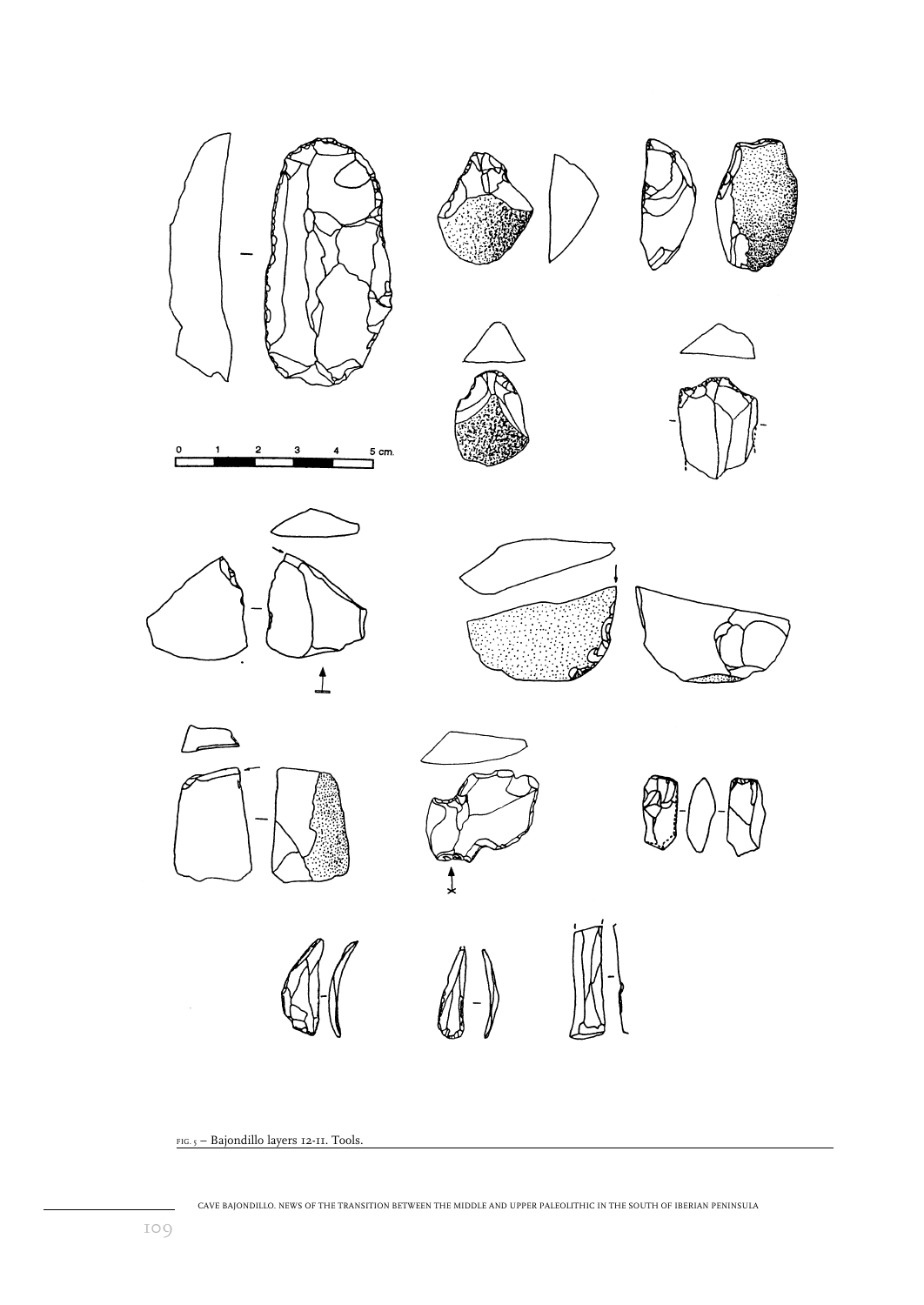

FIG. 6 - Bajondillo layer 14. Cores.



FIG.  $7$  - Bajondillo layers 12-II. Cores.

Hublin et al., 1995) to quote just a few of the locations of the Spanish Mediterranean slope. Neither the central Spanish plains (Moure et al., 1997) nor Portugal (Zilhão, 1993; Raposo, 1998) seem alien to this late maintenance of *Homo sapiens neandertalensis* populations in the eastern zone of the Iberian Peninsula.

With respect to this, a fact which draws one's attention is: in spite of 10 millennia of overlapping between the Aurignacian and the late Mousterian (Cantabria-Catalan *versus* the rest of the Iberian Peninsula) which indicate the numeric chronologies, there is still no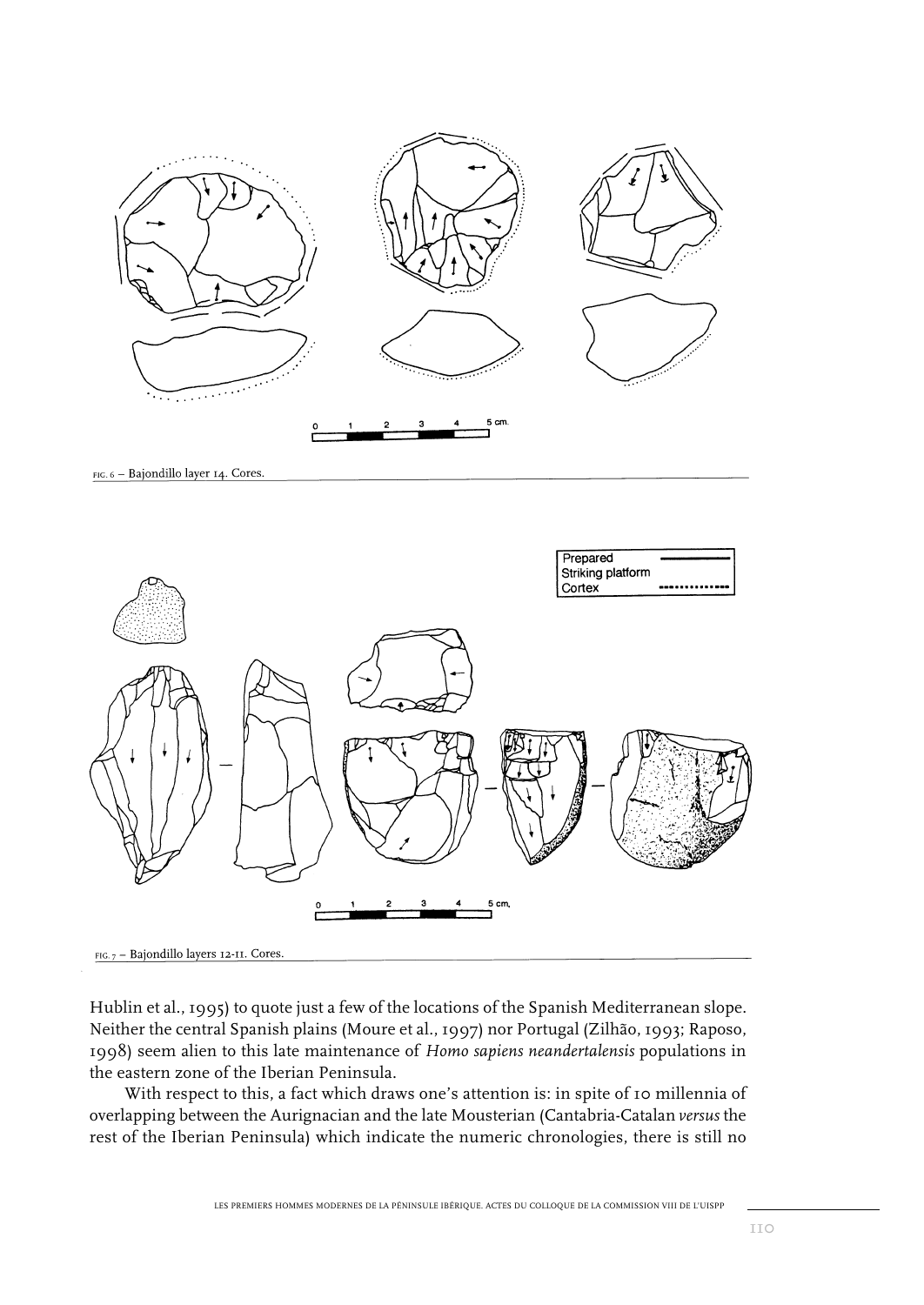existence of a site with interstratifications of the Mousterian industries and of the IUP. In this sense, there are numerous underlying problems that complicate the investigation of this period:

- a)The scarcity of dedicated investigation.
- b)The clear dependence on luck in the location of sites of this chronology (for example Bajondillo).
- c) The anthropic-natural erosion of the Mediterranean environment, which provoke numerous erosive scars, dismantling the deposits...
- d)The lithic material and above all osseous poverty that encumber the appropriate valuation of the ensemble.
- e)The problems related with the application of different dating systems (conventional C14, AMS...), even more difficult to contrast with each other; the standard high level of deviations; the susceptibility of obtaining rejuvenated statistical data with minimal contamination of the samples.
- f) The vast temporal interval that grant, when they exist, numerous regional series. Thus, in Catalonia an overlapping of radiometries between late Mousterian sites and archaic Aurignacian sites, even though there are no verified stratigraphic intercalations (Maroto et al., 1996).

Taking as a base what we know, the IUP appears in the Meridional latitudes of the Iberian Peninsula in the form of Aurignacian industries, up until now known as "non-archaic", which irradiate quickly the regions of the Spanish Mediterranean, associated as it would seem with sporadic stays (Villaverde, 1992-95) in a way that the abandoned implements, even though they advise of operation scheme of leptolithic production, are generally unspecific at a typological level. The way of penetration of these influences would have, for the central-meridional environment of the Iberian Peninsula a direction North-South (Villaverde et al., 1998) or rather South-North (Straus et al., 1993).

If we exclude Beneito and Bajondillo, the rest of the Aurignacian sites of the Mediterranean south of the Ebro consist of superficial sites, occupations that inaugurate the sites, sites without extensive stratigraphic series, small collections, which make its attribution more difficult.

The relation between locations with Mousterian and/or IUP seems to denote until now such a techno-typological divergence which impedes sustaining cultural processes on the interior of late Neanderthal communities with projection in the regional IUP. On the other hand, the statistical dates of the sites of the Mediterranean IUP (Mallaetes, Beneito, Nerja, Gorham's cave…) seem to define an amount of *circa* 30-28 Ky. for the Palaeolithic middleleptolithic transit. Recently there has been given a preview of the new investigations and dating carried out in various Gibraltarian sites (Cf. Abstracts from the Gibraltar Reunion/1998; Barton et al., 1999). The new studies, although they have had difficulty in identifying the Waechter stratigraphic series, have brought new dating in Gorham's (Pettitt, 1998) which seem to confirm the known dates for the levels D1-E-F and G of the excavation, with coincidental numerical chronologies and archaeological vestiges with regard to the occupational rupture/hiatus between 45 Ky. and *circa* 30 Ky. accompanied by a morphotechnological change still difficult to evaluate (Barton, 1998).

Chronologies somewhat more recent for Mousterian industries have been obtained in various Portuguese excavations (Raposo, 1998) and Zafarraya (Hublin et al., 1995), site this, which is near to the Bay of Malaga (see Fig. 1). In the event that the dates and advanced cul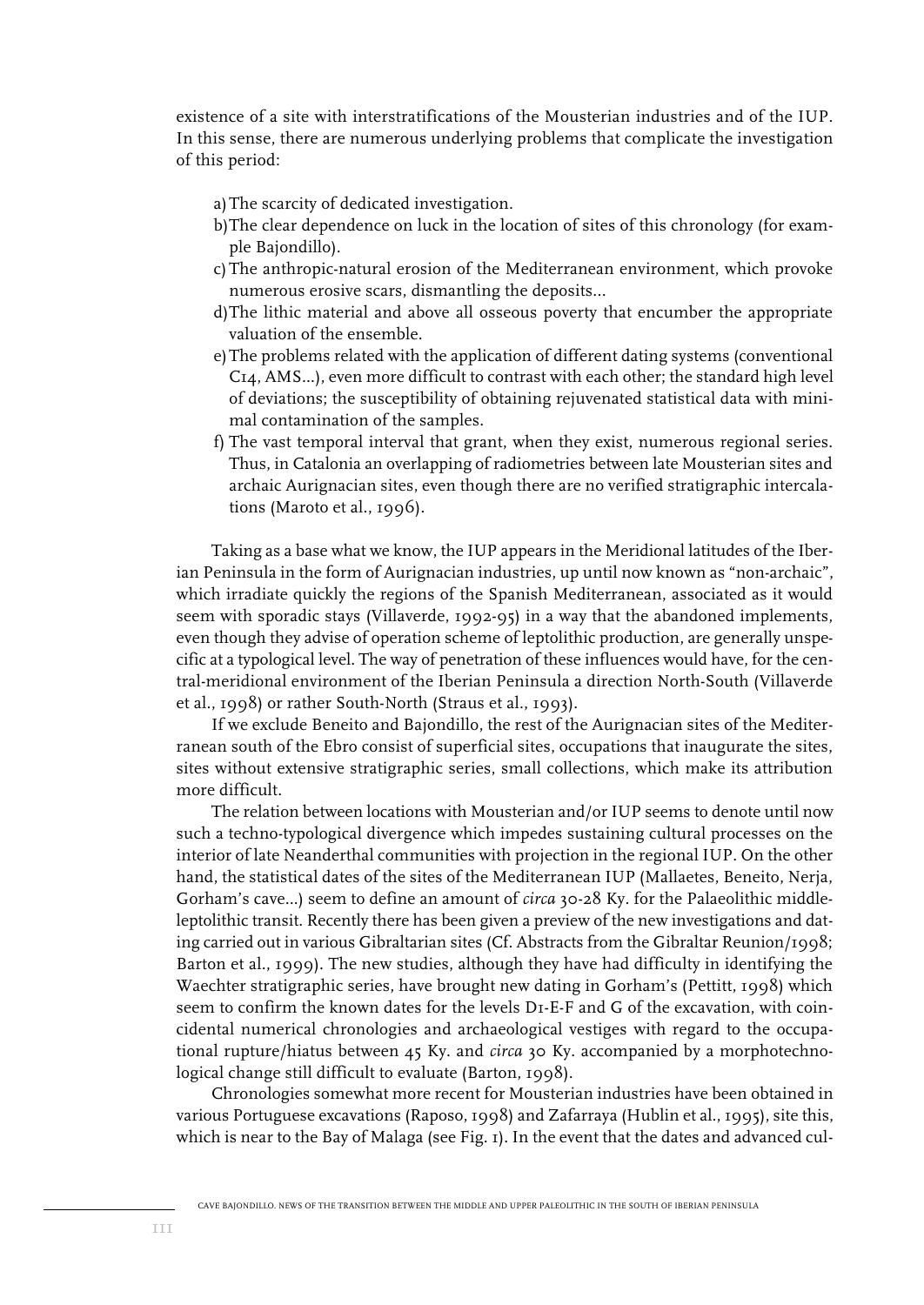tural attributes were confirmed for Gorham's cave, we may be witnessing a straddling of the numeric chronological dates between Mousterian and Initial Upper Palaeolithic complexes similar to those detected in the North West area of the Iberian Peninsula (Maroto et al., 1996).

The gradual increment of the series of dating, although parallel to a parsimony of associated archaeological documentation, for the chronological band 40-28 Ky. in the middle of the Meridional of the Iberian Peninsular, is permitting the revelation of a much more complex reality, and which is originating in the rebirth of the always burning subject transital human-cultural substitution between the Middle Palaeolithic and the Initial Upper Palaeolithic, dealt with recently from the view point of a conceptual dynamism of the problem (Cf. for example the proposals of Straus et al., 1993 or D'Errico et al., 1998).

#### **The Economy of the Middle Palaeolithic and the Bajondillo Cave**

Regarding the matter of subsistence, Bajondillo counts upon a scarce collection of fauna, if we add to this the elevated fragmentation of the osteological remains and the bad conditions of conservation that are present, the possibilities of obtaining relevant data on this aspect of the Bajondillo are very limited.

The malacological collection, even though some what more numerous, does not allow us to make inferences which contrast with its weight within the diet but, as we have explained before it does agree with that which has been detected in numerous coastal places with Mousterian industries of the Iberian Peninsula, from Portugal passing for the sites of Gibraltar or the Bay of Malaga to Murcia (Antunes, 1991; Fernández and Andrews 1998; Sanchidrián et al., 1996; Cortés and Sanchidrián, 1998; Montes, 1981) in that which concerns its bromatological use æ without a doubt complimentary æ it is within the boundaries of biotic resource acquisition programmes. Activities and strategies which possibly have to be understood from a view point of a certain coastal-interior stationality, if we integrate the Mousterian references above 1000 masl of the region (Zafarraya, Carigüela...).

The data referring to cinegetic-subsistencial examples in the sites in the Spanish Mediterranean (Villaverde and Martínez, 1992; Villaverde et al., 1996) are not conclusive enough to be able to define a continuism *versus* rupture between the Mousterian and the IUP, differences only perceptible perhaps in a greater level of mobility during the first or most important presence of lagomorphs with anthropic manipulation during the second.

It can be said that the first evidences of shellfish collet techniques are given during the Middle Palaeolithic (Sanchidrián et al., 1996; Cortés and Sanchidrián, 1998). However the projection of this resource towards the hinterland is unequal. The Middle Palaeolithic Communities use them only when, depending on the proximity to the coast, they are profitable (as happens in the Gibraltar and Bay of Málaga sites), whilst we are lacking in references to marine species in the interior. In the South of the Iberian Peninsula we do not have intermediary stations that allow us to evaluate the maximum range of these products in the interior. The pattern that can be deduced from these facts could be related perhaps with the model revealed by other regions (Altuna, 1989) peculiar to a strict good exploitation of the location's surrounding space.

However, during the IUP certain molluscs were transported to the interior as support elements for ornaments (in Beneito — Iturbe et al., 1993 — more than 35 km from the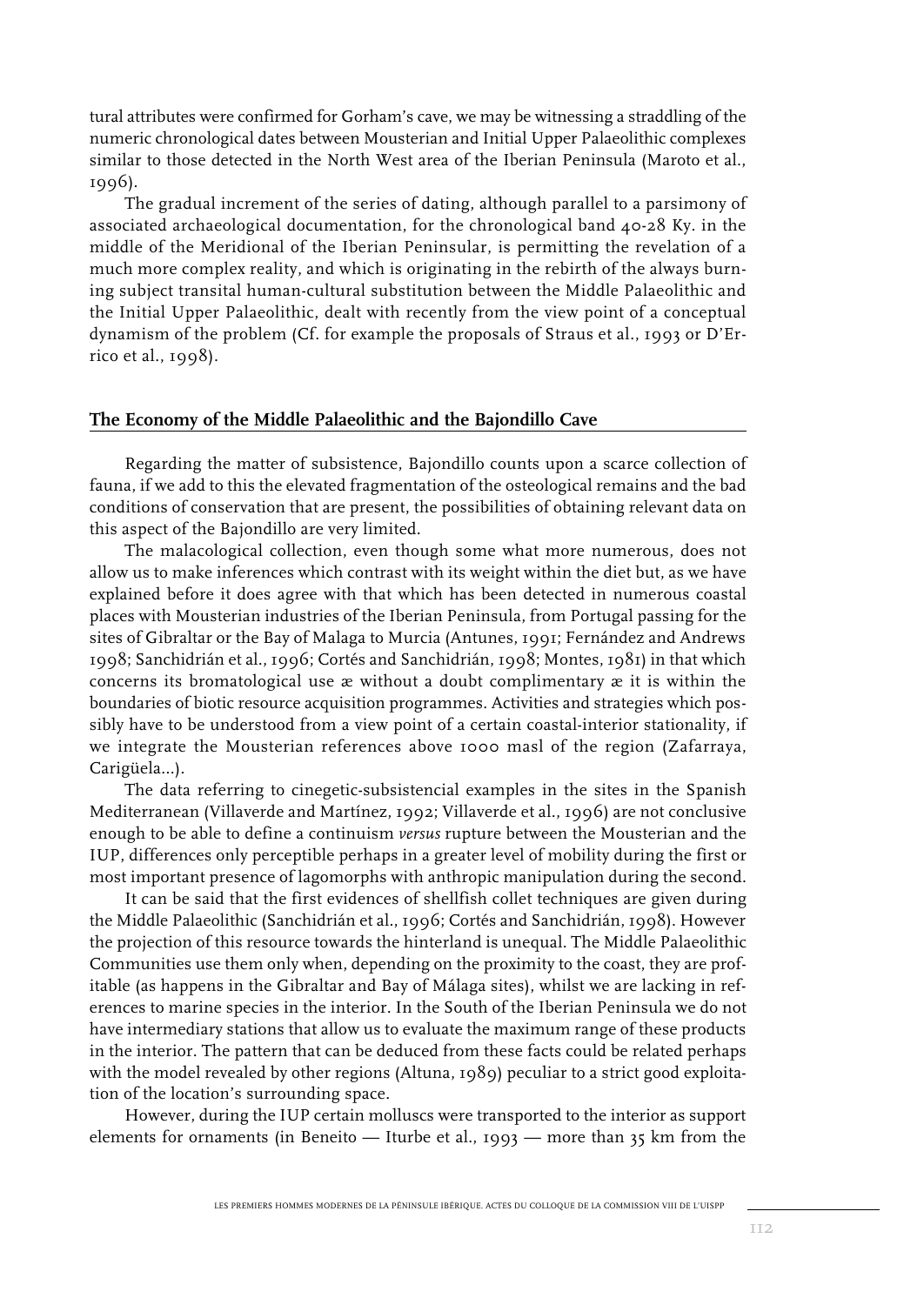coast). In this context the circalittoral stations constitute the starting point to obtain the marine malacological resources and the initial station for its circulation within the various social networks of the IUP, an event which takes over in our meridional context the alimentary use of these resources, coinciding perhaps with the commencement of a more social-cultural complexity.

### **The Bay of Malaga and cultural sequence of the Mediterranean Region of the Iberian Peninsular**

Taking into account the proximity of the European and African continents in our geographical area, there has been throughout historiography a large influence of "Africanist Theories" for virtually any segment of Prehistory. In this way, we come across for example the suggestive hypothesis of the late Aterian populations crossing the Straits of Gibraltar due to the pressure of new populations in the North of Africa around 22 ky. coinciding with one of the periods when the sea was at its lowest level during the Upper Pleistocene (Débenath et al., 1986). Nether the less the general characteristics of the Upper Aterian, with a strong Mousterian component highlighted by various investigators (Bordes, Tixier, Camps, Débenath, Wengler....), with abundant "archaic" items (chopper and chopping tools) (Débenath, 1992) and where tanged tools obtain a more significant relevance in more late series, which makes some authors speak of recent phase of the Mousterian (Wengler, 1995, 1997), this does not seem to be projected on the Iberian Peninsular, at least in sequences such as Cova Negra, Beneito, Carigüela, nor in that which refers to Bajondillo, where we find, although with chronological imprecision or techno-typological peculiarities, a sequence globally "classic" inserted in the characteristics maintained by a large amount of the excavations in the Spanish Mediterranean.

There is nothing that exists in Bajondillo, which allows us to sustain, supported by archaeological registers, contacts between the two shores during the final stages of the Middle Palaeolithic. To the clear divergences in the section of the material culture it would be possible to add the anthropological component recuperated in similar chronologies in the South of Europe and the North of Africa, which would begin to abound in these disagreements.

From all that has been previously stated it is possible to conclude that the Bay of Malaga, in conjunction with the Middle Palaeolithic series of Bajondillo, would be concordant with the characteristics revealed in the Mousterian sites of Eastern Andalusia (Vega, 1988, 1990; Vega et al., 1988) whose final episodes would be marked by a process similar to the one detected in Carigüela, Beneito... with an enrichment of notches and denticulate, a decrease of Group-II and a certain increase of Group-III; whilst the Upper Palaeolithic, adding to this the data of Bajondillo and Nerja (site with good chrono-sedimentary/climatic series, registers of fauna, etc.; Aura et al., 1998) seems to fit in without difficulty, even with its particular peculiarities, in the technocultural succession maintained by the central sector of the Spanish Mediterranean.

To these problems Bajondillo contributes with an ample Mousterian and Upper Palaeolithic Series (which while it rises stratigraphically looses definition) which can bring to light new date to the precarious available information. In this sense, the work being carried out at the moment on the chrono-sedimentary and the internal dynamics of the Mousterian Industries, we hope will be useful. Estimated transit up to now, with cultural imprecision around *circa* 30 Ky. of Gorham's cave (Pettitt, 1998; Barton et al., 1999) and *circa* 25 Ky. of Nerja (Aura et al., 1998).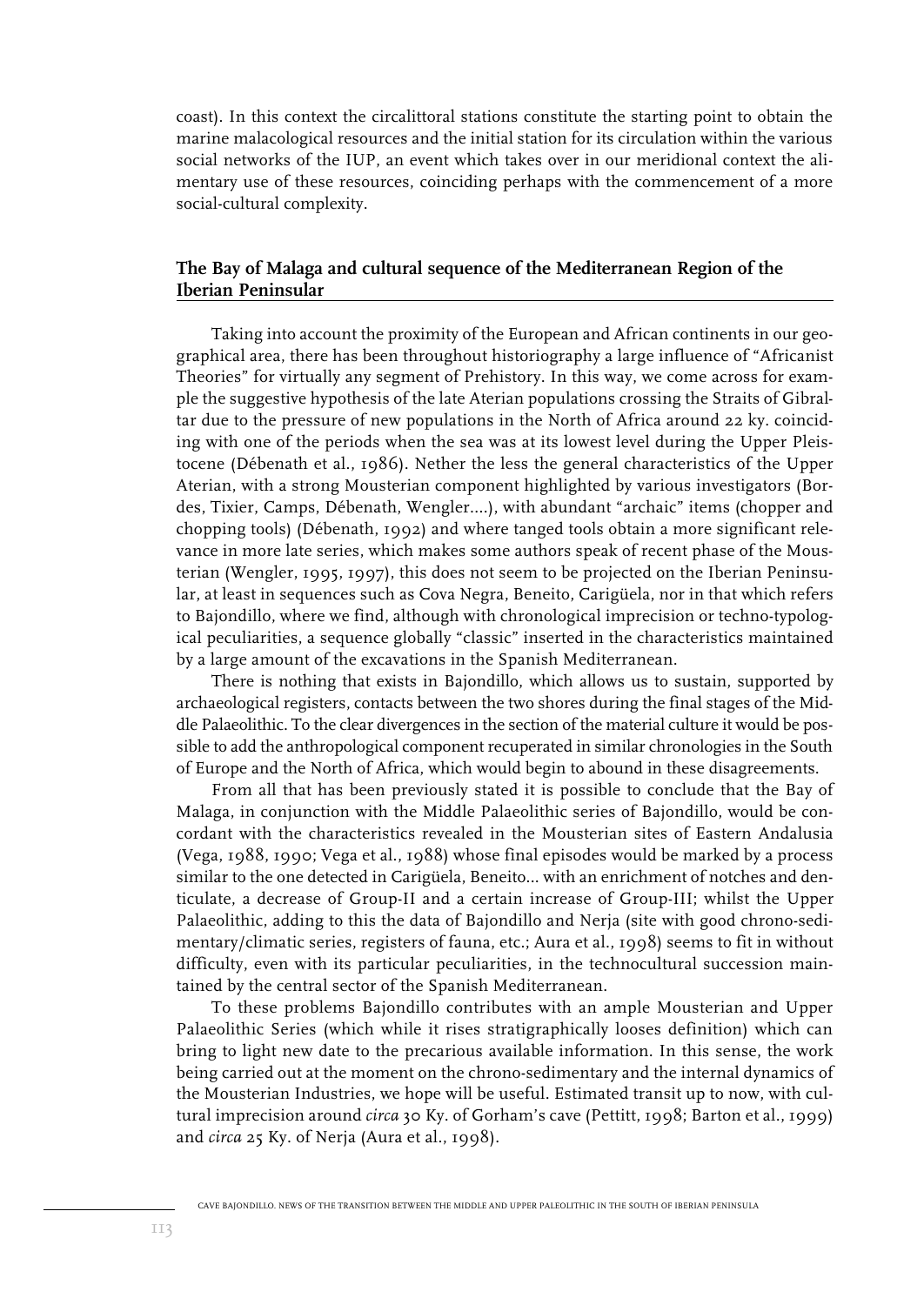**NOTES** 

- \* Área de Prehistoria Facultad de Filosofia y Letras Universidad de Córdoba Plaza Cardenal Salazar, s/n 14071 Córdoba & España.
- \*\* Patronato de la Cueva de Nerja Crta. de Maro, s/n 29787 Nerja (Málaga) España.

1 Text translated into english by David Andrews.

#### REFERENCES

- ALTUNA, J. (1989) Subsistance d'origine animale pendant le Mousterien dans le region cantabrique (Espagne). In M. OTTE , ed. - *L'Homme de Néandertal*. Liège, 6, p. 31-43.
- AURA, J.E.; JORDÁ, J.F.; GONZÁLEZ-TABLAS, J.; BECARES, J.; SANCHIDRIÁN, J.L. (1998) Secuencia arqueológica de la Cueva de Nerja; la Sala del Vestíbulo. In J.L. SANCHIDRIÁN; M.D. SIMÓN, eds. - *Las culturas del Pleistoceno Superior en Andalucía*. Málaga, p. 217-236.
- BALDOMERO, A.; FERRER, J.E.; MARQUES, I. (1991) Excavaciones de urgencia en el Bajondillo (Torremolinos, Málaga). *Anuario Arqueológico de Andalucía/1989. III- Actividades de Urgencia*. Sevilla, p. 357-359.
- BARROSO, C.; HUBLIN, J.J. (1994) The Late Neanderthal site of Zafarraya (Andalucía, Spain). In F. RODRÍGUEZ; F. DÍAZA DEL OLMO; C. FINLAYSON; F. GILES, eds. - *Gibraltar during the Quaternary*. Sevilla: AEQUA (Monografías; 2), p. 61-70.
- BARTON, N. (1998) Middle and Upper Palaeolithic occupation evidence from Gorham´s and Vanguard caves 1995-7. *Abstracts Conference "Gibraltar and the Neanderthals"*. Gibraltar 28-30 Agosto, 1998.
- BARTON, R.N.E.; CURRANT, A.P; FERNÁNDEZ JALVO, Y.; FINLAYSON, J.C.; GOLBERG, P.; MACPHAIL, R.; PET-TITT, P.B.; STRINGER, C.B. (1999) - Gibraltar Neanderthals and results of recent excavations in Gorham's, Vanguard and Ibex Caves. *Antiquity*. Cambridge. 73:279, p. 13-23.
- CORTÉS, M.; SIMON, M.D. (1997) Cueva Bajondillo (Torremolinos, Málaga). Aportaciones al Paleolítico en Andalucía. In *El món mediterrani després del Pleniglacial (18.000-12.000 B.P.)*. Gerona, p. 275-290.
- CORTÉS, M.; SIMON, M.D. (1998) Cueva Bajondillo (Torremolinos, Málaga), implicaciones para el conocimiento de la dinámica cultural del Pleistoceno Superior en Andalucía. In J.L. SANCHIDRIÁN; M.D. SIMÓN, eds.- *Las culturas del Pleistoceno Superior en Andalucía*. Malaga, p. 35-62.
- CORTÉS, M.; SANCHIDRIÁN, J.L. (1998) El Paleolítico Inferior y Medio en Andalucía. *Arte, Arqueología e Historia.*5, p. 19-38.
- D'ERRICO, F.; ZILHÃO, J.; JULIEN, M.; BAFFIER, D.; PELEGRIN, J. (1998) Neandertal acculturation in Western Europe. A critical review of the evidence and its interpretation. *Current Anthropology*. 39, p. 1-44.
- DEBENATH, A.; RAYNAL, J.P.; ROCHE, J.; TEXIER, J.P.; FEREMBACH, D. (1986) Stratigraphie, habitat, typologie et devenir de l'Atérien marocain: données récentes. *L'Anthropologie*. 90:2, p. 233-245.
- DEBENATH, A. (1992) Hommes et cultures matérielles de l'Atérien Marocain. *L'Anthropologie*. 96, p. 711-720.
- FERNÁNDEZ, Y.; ANDREWS, P. (1998) The taphonomy of Pleistocene caves, with particular reference to Gibraltar. *Abstracts Conference "Gibraltar and the Neanderthals"*, Gibraltar 28-30 Agosto, 1998.
- FUMANAL, M.P. (1995) Los depósitos cuaternarios en cuevas y abrigos. Implicaciones sedimentoclimáticas. In *El Cuaternario del País Valenciano*. València, p. 115-124.
- FUMANAL GARCÍA, M.P.; VILLAVERDE BONILLA, V. (1988) Cova Negra et le milieu du Paleolithique Moyen dans la région du Pays Valencien (Espagne). *L'Homme de Néandertal. L'Environnement*, 2. Liège, p. 73-85.
- HUBLIN, J.J.; BARROSO, C.; MEDINA, F.; FONTUGNE, M.; REYSS, J.L. (1995) The Mousterian site of Zafarraya (Andalucia, Spain): dating and implications on the palaeolithic peopling processes of Western Europe. *Comptes Rendus de l'Academie de Sciences de Paris*. Série IIa, Paris, p. 931-937.
- ITURBE, I.; FUMANAL, M.P.; CARRIÓN, J.S.; CORTELL, E.; MARTÍNEZ, R.; GUILLEM, M.P.; GARRALDA, M.D.; VAN-DERMEERSCH, B. (1993) - Cova Beneito (Muro, Alicante): una perspectiva interdisciplinar. *Recerques del Museu d'Alcoi*. 2, p. 23-88.
- L.A.U.R.V. (1996) Behavioural and organizational complexity in the Middle Palaeolithic from the Abric Romani. In E. CARBONELL; M. VAQUERO, eds. - *The Last Neandertals the first anatomically modern humans. Cultural change and human evolution: The crisis at 40 KA BP*. Barcelona, p. 385-434.
- MAROTO, J.; SOLER, N.; FULLOLA, J.M. (1996) Cultural change between Middle and Upper palaeolithic in Catalonia. In E. CARBONELL; M. VAQUERO, eds.- *The Last Neandertals the first anatomically modern humans. Cultural change and human evolution: The crisis at 40 KA BP*. Barcelona, p. 219-250.

LES PREMIERS HOMMES MODERNES DE LA PÉNINSULE IBÉRIQUE. ACTES DU COLLOQUE DE LA COMMISSION VIII DE L'UISPP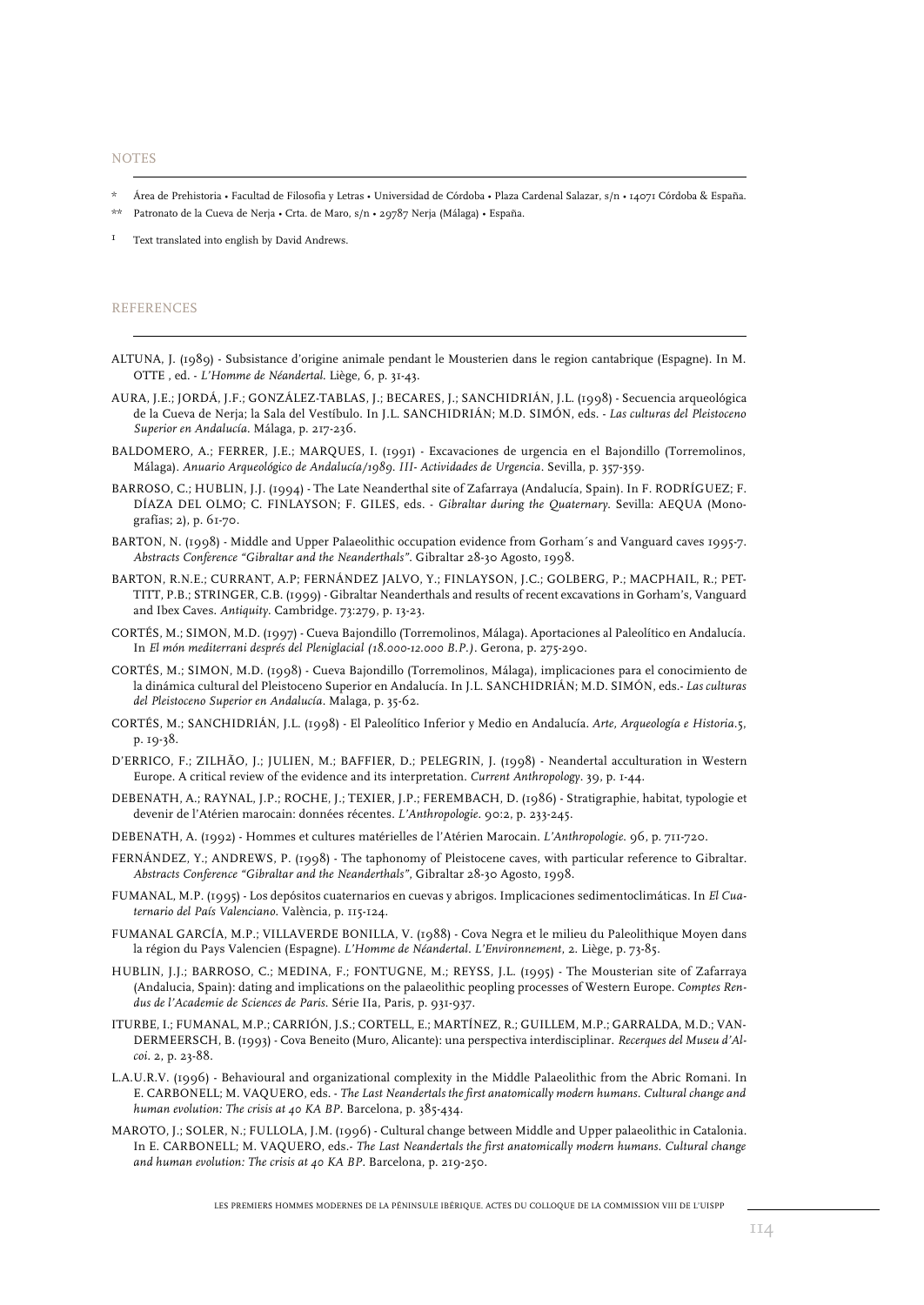- MONTES, R. (1981) El consumo de moluscos durante el Pleistoceno Superior en Almería y Murcia. In *Actas III Congreso Nacional de Malacología*. (Revista Iberus).
- MOURE, A.; DELIBES, G.; CASTANEDO, I.; HOYOS, M.; CAÑAVERAS, J.C.; HOUSLEY, R.A.; IRIARTE, M.J. (1997) - Revisión y nuevos datos sobre el Musteriense de la cueva de La Ermita (Hortigüela, Burgos). *II Congreso de Arqueología Peninsular. Paleolítico y Epipaleolítico*, I. Zamora: Fundación Rei Afonso Henriques, p. 67-83.
- PETTITT, P. (1998) C14 and OSL dating of Late Pleistocene site with particular reference to Gibraltar: the state of play and wider implications. *Abstracts "Gibraltar and the Neanderthals"*. 28 th-30th August.
- RAPOSO, L. (1998) The Middle-Upper Palaeolithic transition in Portugal. *Abstracts "Gibraltar and the Neanderthals"*. 28 th-30th August.
- SANCHIDRIÁN, J.L.; SIMÓN, M.D.; CORTÉS, M.; MUÑOZ, V.E. (1996) La dinámica de los grupos predadores en la prehistoria andaluza. Ensayo de síntesis. In M. CORTÉS; V.E. MUÑOZ; J.L. SANCHIDRIÁN; M.D. SIMÓN, eds.- *El Paleolítico en Andalucía*. Córdoba, p. 11-94.
- SIMÓN, M.D.; CORTÉS, M. (1996) Cadenas operativas líticas. Algunas aportaciones al dibujo tecnológico. *Complutum*. Extra II, p. 89-102.
- STRAUS, L.G.; BISCHOFF, J.L.; CARBONELL, E. (1993) A review of the Middle to Upper Paleolithic transition in Iberia. *Prehistoire Européenne*. 3, p. 11-27.
- UTRILLA, P.; MONTES, L. (1989) La grotte mousterienne de Gabasa. *L'Homme de Néandertal. La Subsistance*, 6. Liège, p. 145-153.
- VEGA, L.G. (1988) *El Paleolítico Medio del Sureste español y Andalucía Oriental*. Serie Doctoral Dissertations. Madrid: Universidad Complutense.
- VEGA, L.G. (1990) La fin du Paléolithique au sud de l'Espagne: ses implications dans le contexte de la Peninsule Ibérique. In C. FARIZY, ed. - *Paléolithique moyen récent et Paléolithique supérieur ancien en Europe*. Nemours, p. 169-176.
- VEGA, L.G; HOYOS, M.; RUIZ, A.; LAVILLE, H. (1988) La séquence de la Grotte de la Carihuela (Piñar, Grenade): Chronostratigraphie et Paléoécologie du Pléistocène Supérieur au Sud de la Péninsule Ibérique. In M. OTTE, ed. - *L'Homme de Néandertal*. Lieja, 2, p. 169-180.
- WENGLER, L. (1995) Une évolution des cultures du Paleolíthique Moyen en relation avec l'environnement le cas du Maroc oriental. *L'Anthropologie*. 99:1, p. 74-88.
- WENGLER, L. (1997) La transition du Moustérien à L'Atérien. *L´Anthropologie*. 101, p. 448-481.
- VILLAVERDE, V. (1984) *La Cova Negra de Xàtiva y el Musteriense de la región central del Mediterráneo español*. València (Serie Trabajos Varios del SIP; 79).
- VILLAVERDE, V. (1992) El Paleolítico en el País Valenciano. In P. UTRILLA (Ed.) *Aragón/Litoral Mediterráneo, Intercambios culturales durante la Prehistoria*. Zaragoza, p. 55-87.
- VILLAVERDE, V. (1995) El Paleolítico en el País Valenciano: principales novedades. *Actes de les jornades d'Arqueologia*. Valencia, p. 13-36.
- VILLAVERDE, V.; AURA, J.E.; BARTON, C.M. (1998) The Upper Paleolithic in Mediterranean Spain: A review of current evidente. *Journal of World Prehistory*. 12:2, p. 121-198.
- VILLAVERDE, V.; FUMANAL, M.P. (1990) Relations entre le Paléolithique moyen et le Paléolithique supérieur dans le versant méditerranéen espagnol. In C. FARIZY, ed. - *Paléolithique Moyen Récent et Paléolithique Supérieur ancien en Europe*. Nemours, p. 177-183.
- VILLAVERDE, V.; MARTÍNEZ, R. (1992) Economía y aprovechamiento del medio en el Paleolítico de la región Central del Mediterráneo español. In A. MOURE-ROMANILLO, ed. - *Elefantes, Ciervos y Ovicápridos. Economía y aprovechamiento del Medio en la prehistoria de España y Portugal*. Santander, p.77-95.
- VILLAVERDE, V.; MARTÍNEZ-VALLE, R.; GUILLEM, P.M.; FUMANAL, M.P. (1996) Mobility and the role of small game in the Middle Paleolithic of the Central Region of the spanish Mediterranean: a comparison of Cova Negra with other paleolithic deposits. In E. CARBONELL; M. VAQUERO, eds. - *The Last Neandertals the first anatomically modern humans.Cultural change and human evolution: The crisis at 40 KA BP*. Barcelona, p. 267-288.
- ZILHÃO, J. (1993) Le passage du Paléolithique moyen au Paléolithique supérieur dans le Portugal. In V. CABRERA, ed. - *El origen del hombre moderno en el Suroeste de Europa*. Madrid, p. 127-145.